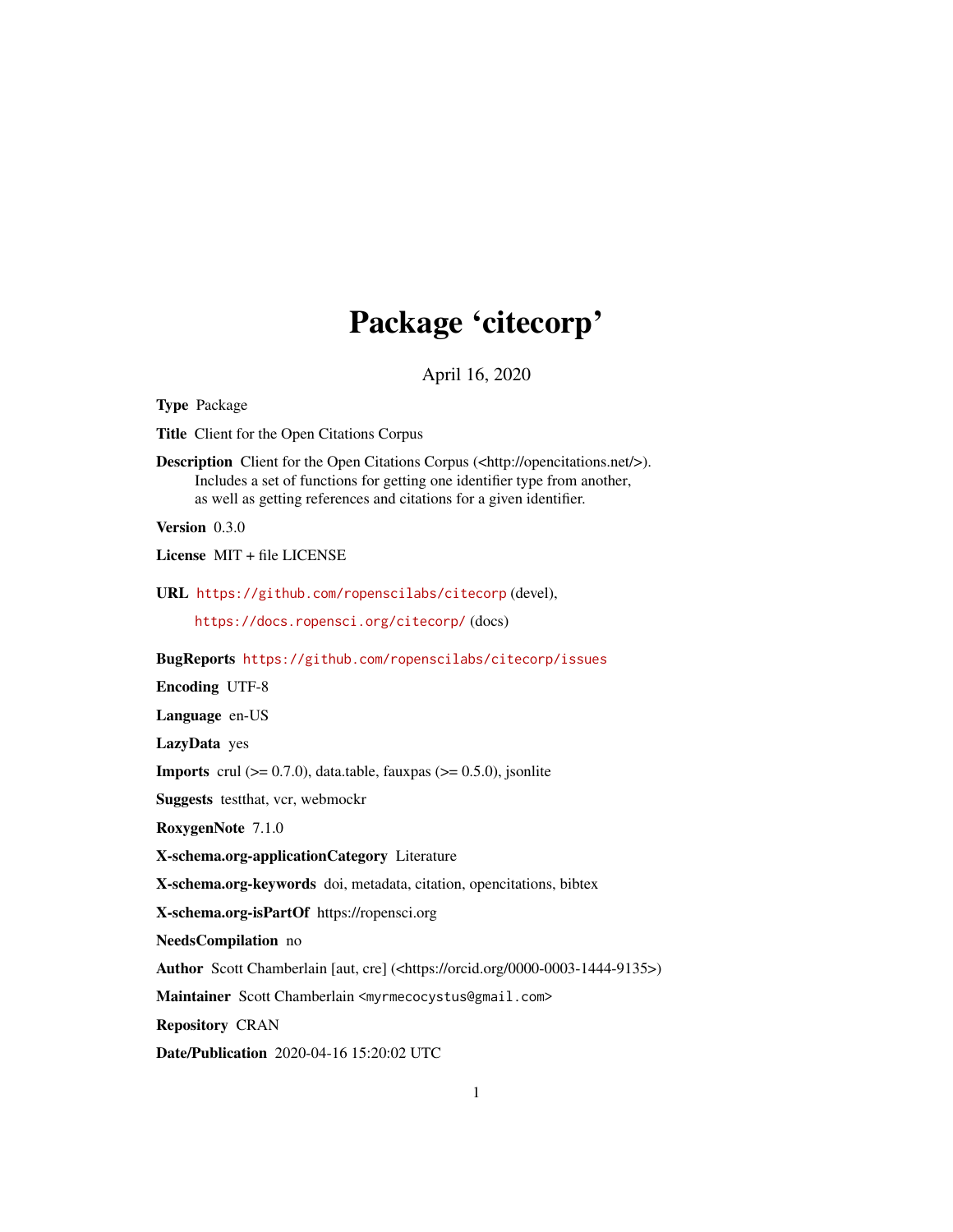### <span id="page-1-0"></span>R topics documented:

| Index |  |
|-------|--|
|       |  |
|       |  |
|       |  |
|       |  |
|       |  |
|       |  |

citecorp-package *citecorp*

#### Description

Client for the Open Citations Corpus http://opencitations.net/

#### Author(s)

Scott Chamberlain <myrmecocystus@gmail.com>

<span id="page-1-1"></span>oc\_coci *COCI: OpenCitations Index of Crossref open DOI-to-DOI references*

#### Description

AFAICT this API is a REST wrapper around the SPARQL service

#### Usage

```
oc_coci_refs(doi, exclude = NULL, filter = NULL, sort = NULL, ...)
oc_coci_cites(doi, exclude = NULL, filter = NULL, sort = NULL, ...)
oc_coci_meta(doi, exclude = NULL, filter = NULL, sort = NULL, ...)
oc_coci_citation(oci, ...)
```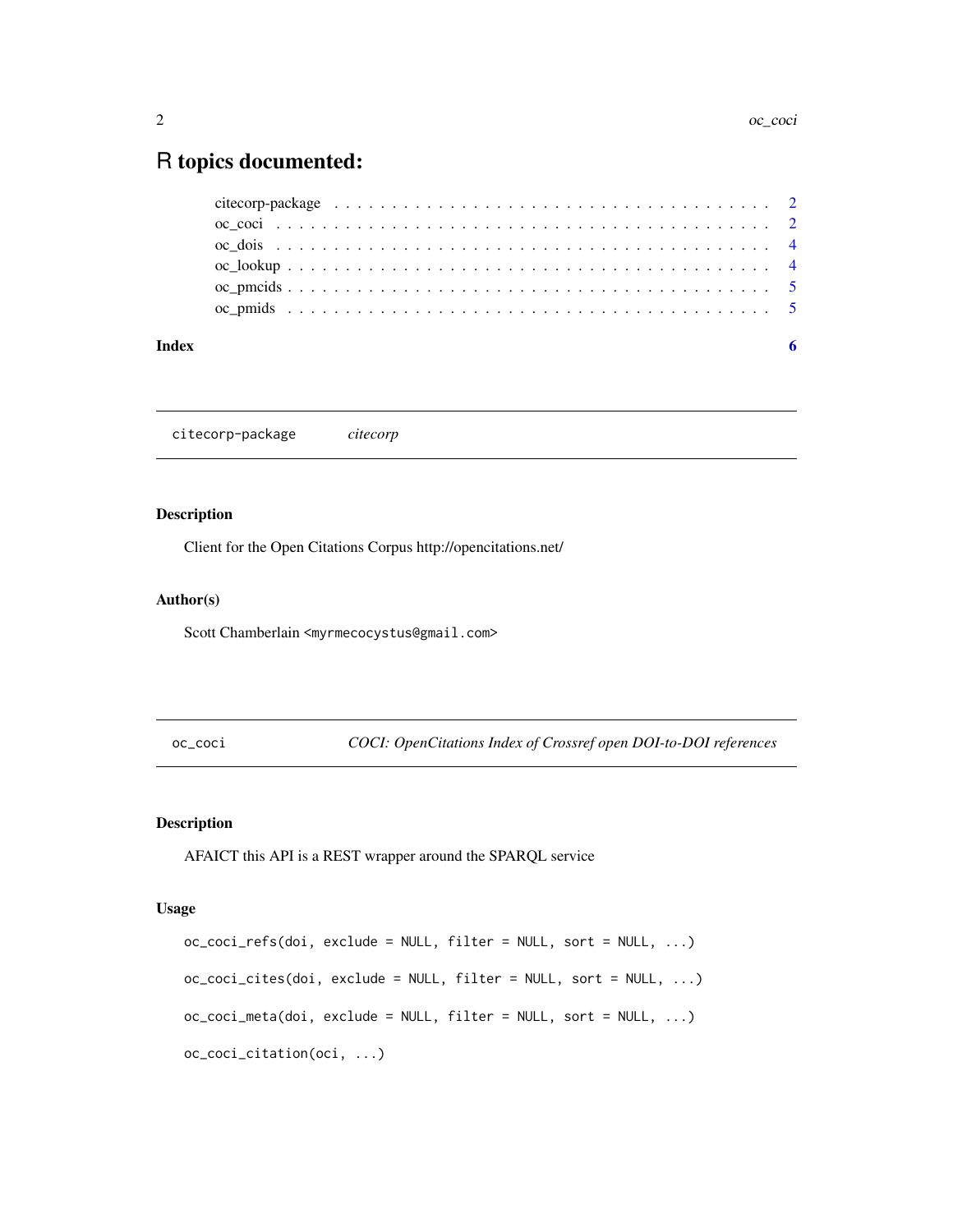#### <span id="page-2-0"></span>oc\_coci 3

#### Arguments

| doi      | (character) one or more Digital Object Identifiers (DOIs)                                                                                                                                                                                                                                                                                                                                                                                                                                                                                                                                                                                                                 |
|----------|---------------------------------------------------------------------------------------------------------------------------------------------------------------------------------------------------------------------------------------------------------------------------------------------------------------------------------------------------------------------------------------------------------------------------------------------------------------------------------------------------------------------------------------------------------------------------------------------------------------------------------------------------------------------------|
| exclude  | (character) a field_name; all the rows that have an empty value in the field_name<br>specified are removed from the result set                                                                                                                                                                                                                                                                                                                                                                                                                                                                                                                                            |
| filter   | = <field_name>:<operator><value>: only the rows compliant with <value> are<br/>kept in the result set. The parameter <operation> is not mandatory. If <operation><br/>is not specified, <value> is interpreted as a regular expression, otherwise it is<br/>compared by means of the specified operation. Possible operators are "=", "&lt;",<br/>and "&gt;". For instance, filter=title:semantics? returns all the rows that contain<br/>the string "semantic" or "semantics" in the field title, while filter=date:&gt;2016-05<br/>returns all the rows that have a date greater than May 2016.</value></operation></operation></value></value></operator></field_name> |
| sort     | = <order>(<field_name>): sort in ascending (<order> set to "asc") or descending<br/>(<order> set to "desc") order the rows in the result set according to the values in<br/><field_name>. For instance, sort=desc(date) sorts all the rows according to<br/>the value specified in the field date in descending order.</field_name></order></order></field_name></order>                                                                                                                                                                                                                                                                                                  |
| $\cdots$ | curl options passed on to crul: verb-GET                                                                                                                                                                                                                                                                                                                                                                                                                                                                                                                                                                                                                                  |
| oci      | (character) one or more Open Citation Identifiers (OCIs)                                                                                                                                                                                                                                                                                                                                                                                                                                                                                                                                                                                                                  |

#### Value

data.frame, see http://opencitations.net/index/coci/api/v1 for explanation of the resulting columns

#### References

http://opencitations.net/index/coci/api/v1, https://github.com/opencitations/api-coci

#### Examples

```
doi1 <- "10.1108/jd-12-2013-0166"
doi2 <- "10.1371/journal.pgen.1005937"
oci1 < -"02001010806360107050663080702026306630509-0200101080636102704000806"
oci2 <-
 "0200101000836191363010263020001036300010606-020010003083604090301050910"
if (
crul::ok(
"http://opencitations.net/index/coci/api/v1/references/10.1108/jd-12-2013-0166",
timeout_ms = 1000L)
) {
try(
  oc_coci_cites(doi1),
  silent = TRUE
)
}
### More examples
## Not run:
# references
```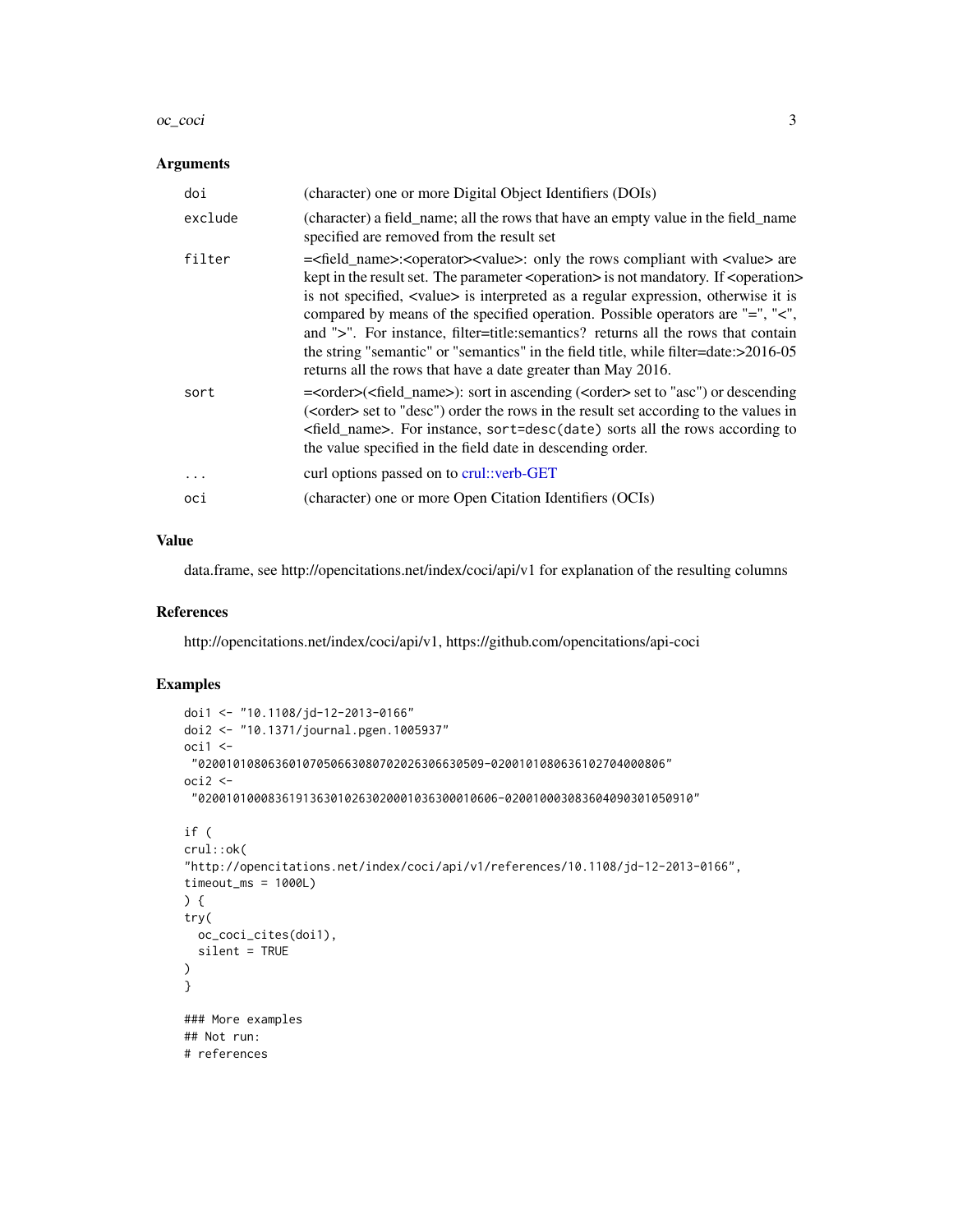#### <span id="page-3-0"></span>4 oc\_lookup

```
oc_coci_refs(doi1, exclude = "oci")
oc_coci_refs(doi1, filter = "date:>2016-05", verbose = TRUE)
oc_coci_refs(doi2)
oc_coci_refs(c(doi1, doi2))
# citations
oc_coci_cites(doi1, exclude = "oci")
oc_coci_cites(doi2)
oc_coci_cites(c(doi1, doi2))
# metadata
oc_coci_meta(doi2)
oc_coci_meta(c(doi1, doi2))
# citation - an OCI instead of a DOI
oc_coci_citation(oci1)
oc_coci_citation(c(oci1, oci2))
## End(Not run)
```
oc\_dois *Vector of 25 DOIs (Digital Object Identifiers)*

#### Description

To be used in examples, etc. for [oc\\_lookup](#page-3-1) and [oc\\_coci](#page-1-1) methods

<span id="page-3-1"></span>oc\_lookup *Methods for getting IDs from other IDs*

#### Description

Methods for getting IDs from other IDs

#### Usage

```
oc_doi2ids(id, ...)
```
oc\_pmid2ids(id, ...)

oc\_pmcid2ids(id, ...)

#### Arguments

| id                | One or more digital object identifiers (DOI), PMID, or PMCID, depending on<br>the function |
|-------------------|--------------------------------------------------------------------------------------------|
| $\cdot\cdot\cdot$ | curl options passed on to crul::verb-GET                                                   |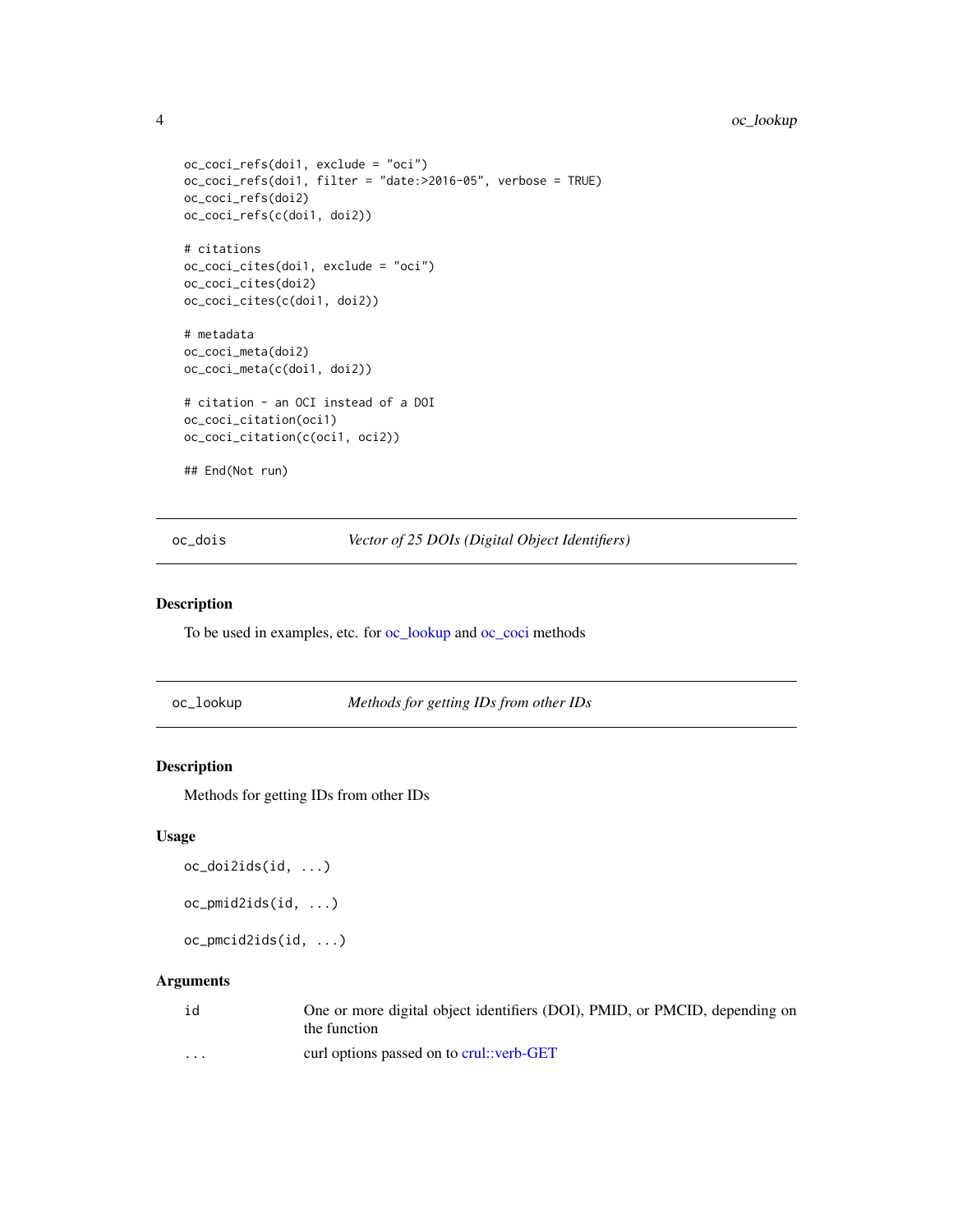#### <span id="page-4-0"></span>oc\_pmcids 5

#### Value

data.frame, with four columns:

- doi: digital object identifier
- pmid: pubmed identifier
- pmcid: pubmed central identifier
- paper: open citations corpus url

An empty data.frame (no columns or rows) when no results found

Column order will always be the same; note though that some columns may be missing if, for example, there's no PMID for a DOI search.

#### Examples

```
if (oc_lookup_check()) {
try(
 oc_doi2ids("10.1097/igc.0000000000000609", timeout_ms=10),
 silent = TRUE
\lambda}
### More examples
## Not run:
oc_doi2ids('10.1093/biomet/80.3.527')
oc_doi2ids('10.1093/biomet/79.3.531')
oc_pmid2ids("26645990")
oc_pmcid2ids("PMC4679344")
oc_doi2ids(id = oc_dois[1:3])
oc_pmid2ids(id = oc_pmids[1:3])
oc_pmcid2ids(id = oc_pmcids[1:3])
## End(Not run)
```
oc\_pmcids *Vector of 8 PMCIDs (PubMed Central Identifiers)*

#### Description

To be used in examples, etc. for [oc\\_lookup](#page-3-1) and [oc\\_coci](#page-1-1) methods

oc\_pmids *Vector of 24 PMIDs (PubMed Identifiers)*

#### Description

To be used in examples, etc. for [oc\\_lookup](#page-3-1) and [oc\\_coci](#page-1-1) methods